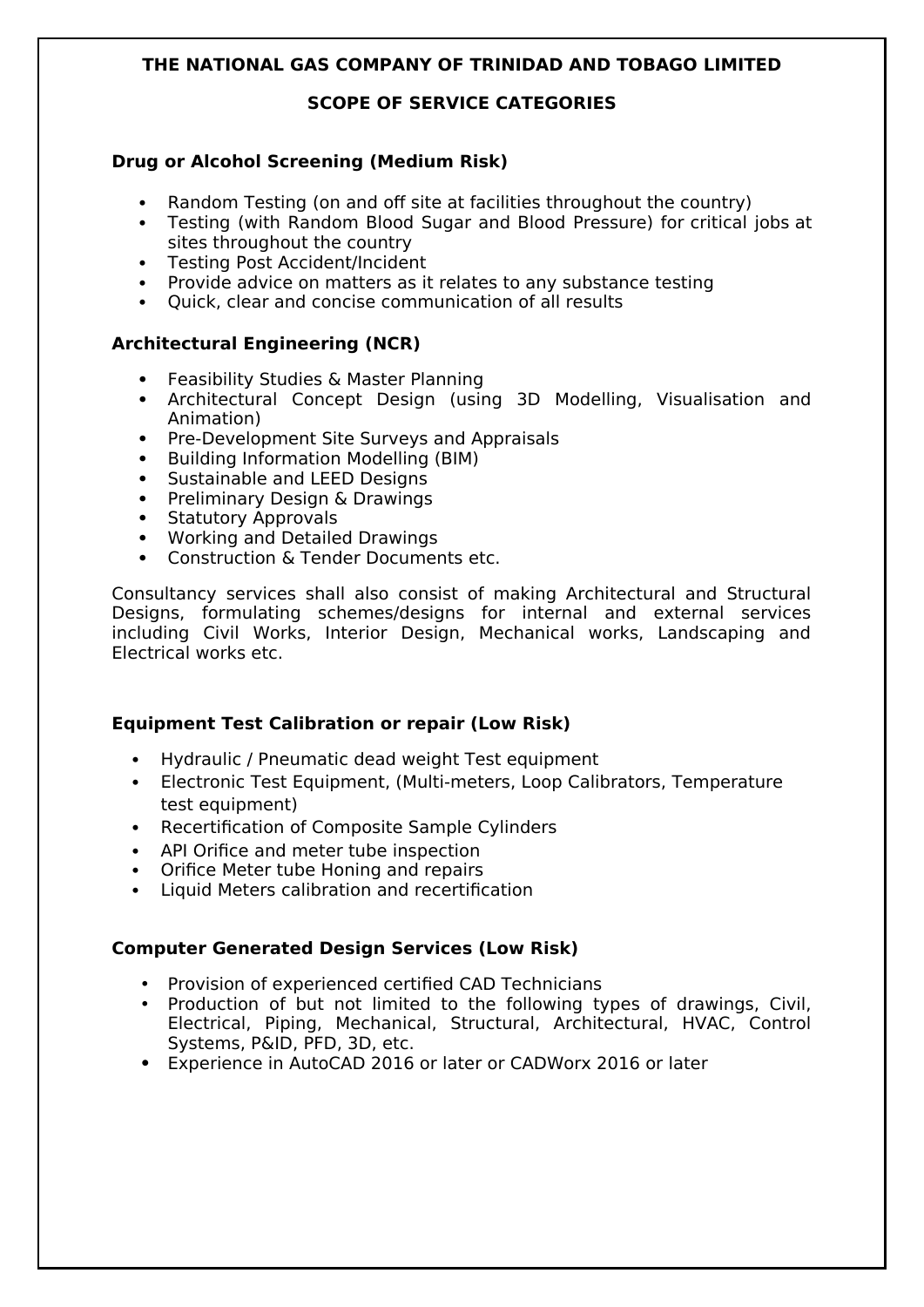## **SCOPE OF SERVICE CATEGORIES**

## **Environmental Impact Assessment (Low Risk)**

- Environmental Impact Assessments
	- o Feasibility study focused on the technical and scientific evaluation of the proposed activity.
	- o Determine the various potential environmental, social, and health effects of a proposed development
	- o Use of all testing and properly calibrated equipment. (Calibration certificates should be summited)
- Sociological Impact Assessments
- Ouantitative Risk Assessments
	- o Critical Analysis of all risks associated with the topography and location of the proposed site (adherence to policies, conventions and treaties for ESS and ESA)
	- o Provision of mitigation measures and recommendations for all risks associated.
- Public Consultations

## **EPCM Consultancy Services (Low Risk) Russel**

- Engineering Design
- Procurement of Services / Materials
- Contract Management

# **Corrosion Inhibitors (High Risk)**

- Supply of regulatory authority and company approved Corrosion Inhibitors and other chemicals for process treatment and conditioning for management of internal corrosion risk management
- Undertake Corrosion Inhibitor chemicals qualifications, testing and trials
- Supply, Install, Maintain and Manage Corrosion Inhibitor on-site Storage and Automated Injection Systems
- Provide on-site and laboratory services for performance and effectiveness monitoring of supplied chemicals, including testing and analysis of process stream components and corrosion monitoring devices
- Logistics support, hazardous materials management and transportation of Corrosion Inhibitor chemicals to designated locations in Trinidad and Tobago (in compliance with regulatory requirements)
- Subject matter expertise on chemicals management strategy and related internal corrosion management programme

#### **Air-condition installation or maintenance or repair service (Medium Risk)**

- Supply, maintenance, servicing and repairs of air-condition units
- Provision of Certified Technicians

## **Tank and Vessel Cleaning (High Risk)**

- Cleaning of small and large tanks
- Petroleum storage vessels
- Minor repairs and painting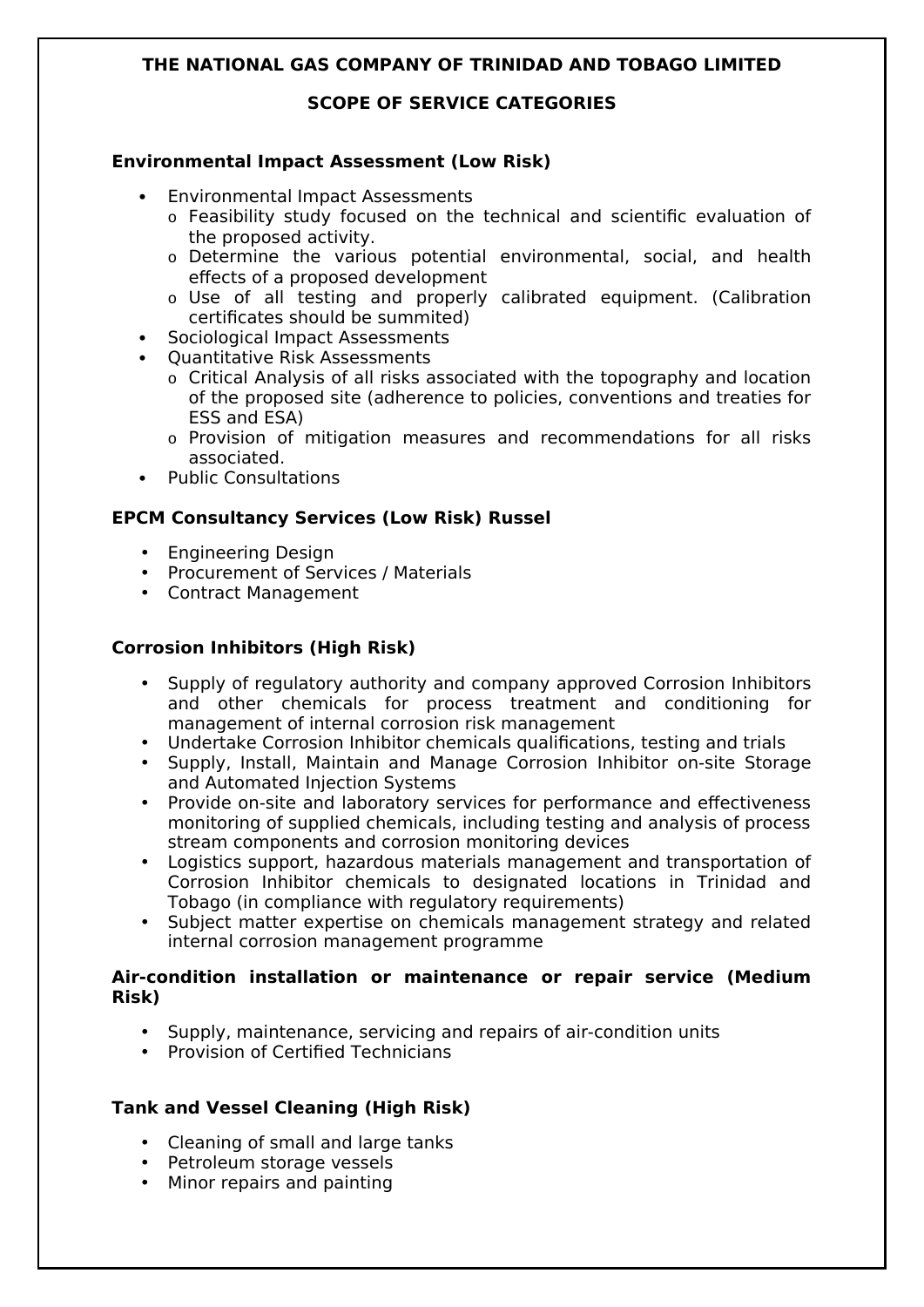#### **SCOPE OF SERVICE CATEGORIES**

**•** Onshore and offshore services

## **Water Treatment Services (Low Risk)**

- Collecting water samples of both the Cooling water and Chilled water **Circuits**
- Inspecting Chemical feed and blow down equipment to ensure optimum performance
- Analysis of water samples taken, report generated with recommendations to correct as necessary the water quality to established industrial standards
- Any malfunction with the equipment is to be logged and reported in writing along with the weekly water quality report.

#### **Maintenance, Service and Provision of Emergency Response Equipment (Medium Risk)**

- Inspection and recertification of Emergency Response Equipment, which includes but is not limited to SCBA units, mobile fire suppression systems, emergency lights and portable gas detectors.
- Maintenance, service and repairs of the Emergency Response Equipment in accordance with NFPA Standards and manufacturers' specifications
- Replacement of removed equipment with loaner units
- Must be trained and certified by product manufacturer, in particular MSA and Kingsway manufacturers
- Provision of fit for use certification

## **Pressure Safety Valve Testing Services (High Risk)**

- In situ valve inspection testing
- Workshop valve inspection and testing
- Repairs and servicing
- Certified Technicians

## **Remote Satellite Monitoring (High Risk)**

- Using reduce radar & optical satellites technology for R.O.W Monitoring
- Provision of the Pipeline Integrity Management Software as a service for visualizing and managing any Interferences close to or on the R.O.W
- Provision of Third-Party Identification and Intervention
- Identification of following targets which can compromise the integrity of the pipeline network:
	- o Construction & Civil Works
	- o Encroachment settlements
	- o Change in waterway (river crossings)
	- o Vegetation change
	- o Landslide/ Erosion and potential pipeline exposures
	- o Signages (poles pilons etc.)